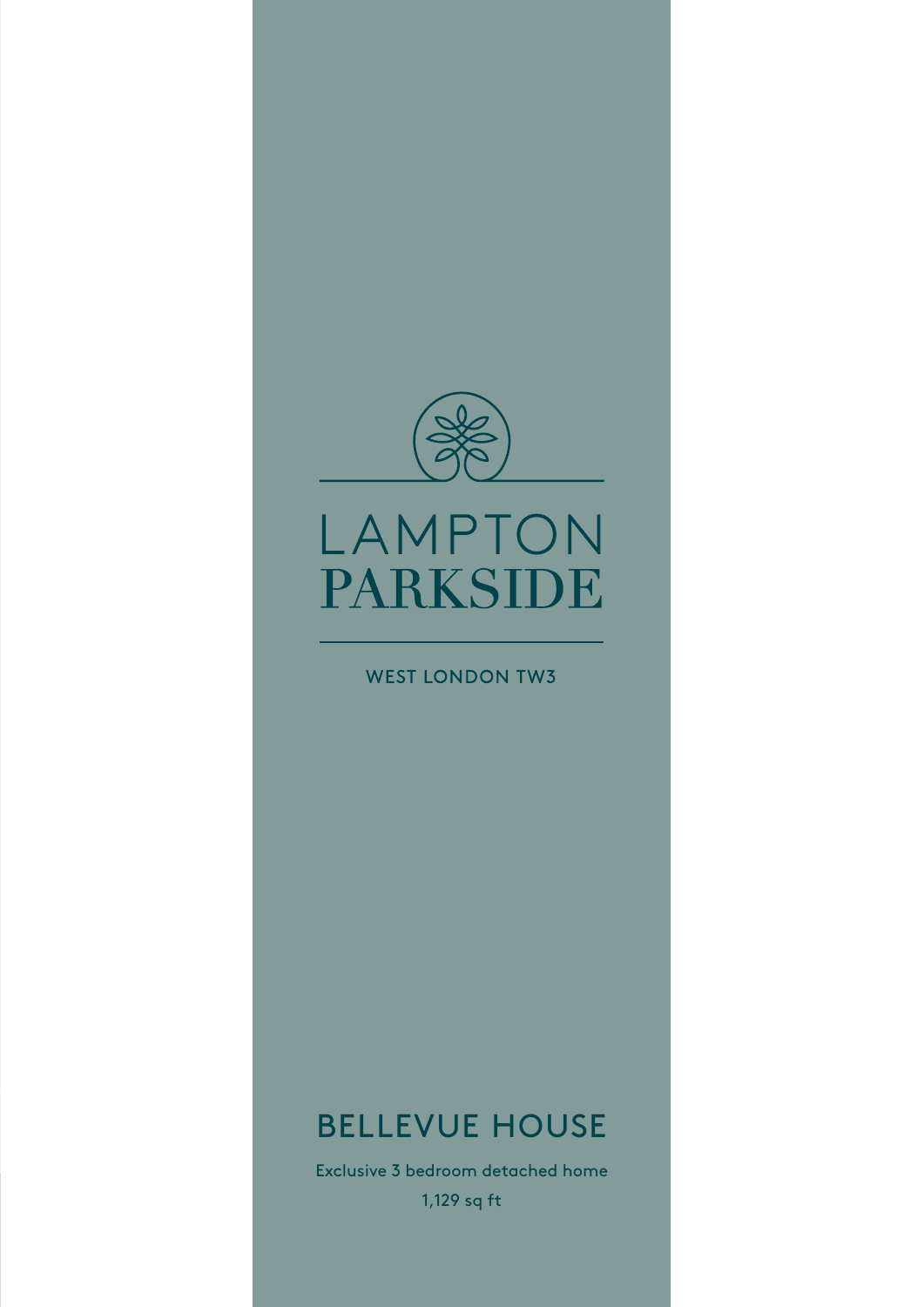Bellevue House is a unique residence at Lampton Parkside, a detached house that offers stylish, comfortable accommodation and its own private garden. Both the living room and kitchen/dining room are dual aspect, with views towards the garden, so you can enjoy light-filled spaces in which to work, relax or entertain. A luxurious principal bedroom features its own en-suite shower room, while a further double bedroom, generous single bedroom and separate bathroom give you flexibility and room to grow.

The specification combines superb quality with energy efficiency and contemporary design, creating a home that is inviting and distinctive.

> House layout provides approximate measurements only and are subject to planning. Dimensions, which are taken from the indicated point of measurement are for guidance only and are not<br>intended to be used for window treatmen contained in this document does not constitute part of any offer, contract or warranty. Whilst the plans have been prepared with all due care for convenience of the intending purchaser, the information herein is a preliminary guide only.



# **BELLEVUE HOUSE** 3 BEDROOM HOUSE

### **FEATURES**

- Detached 3 bedroom home set across two floors
- Spacious kitchen/dining room with direct access to a private rear garden
- Principal bedroom with en-suite shower room
- • Contemporary kitchen with integrated appliances and Caesarstone worktop
- • Welcoming entrance hall with storage cupboard and separate WC
- Parking provided
- Underfloor heating throughout

#### **B3.1 – 3 bedroom house – Ground floor**

Kitchen/Dining 5.75m x 2.60m 18'10" x 8'6" Living Room 5.75m x 3.35m 18'10" x 10'11"





Principal Bedroom 4.15m x 2.95m 13'7" x 9'8" Bedroom 2 3.55m x 3.35m 11'7" x 10'11" Bedroom 3 2.10m x 4.60m 6'10" x 15'1"

C = Cupboard W = Wardrobe WD = Washer/Dryer US = Utility Store